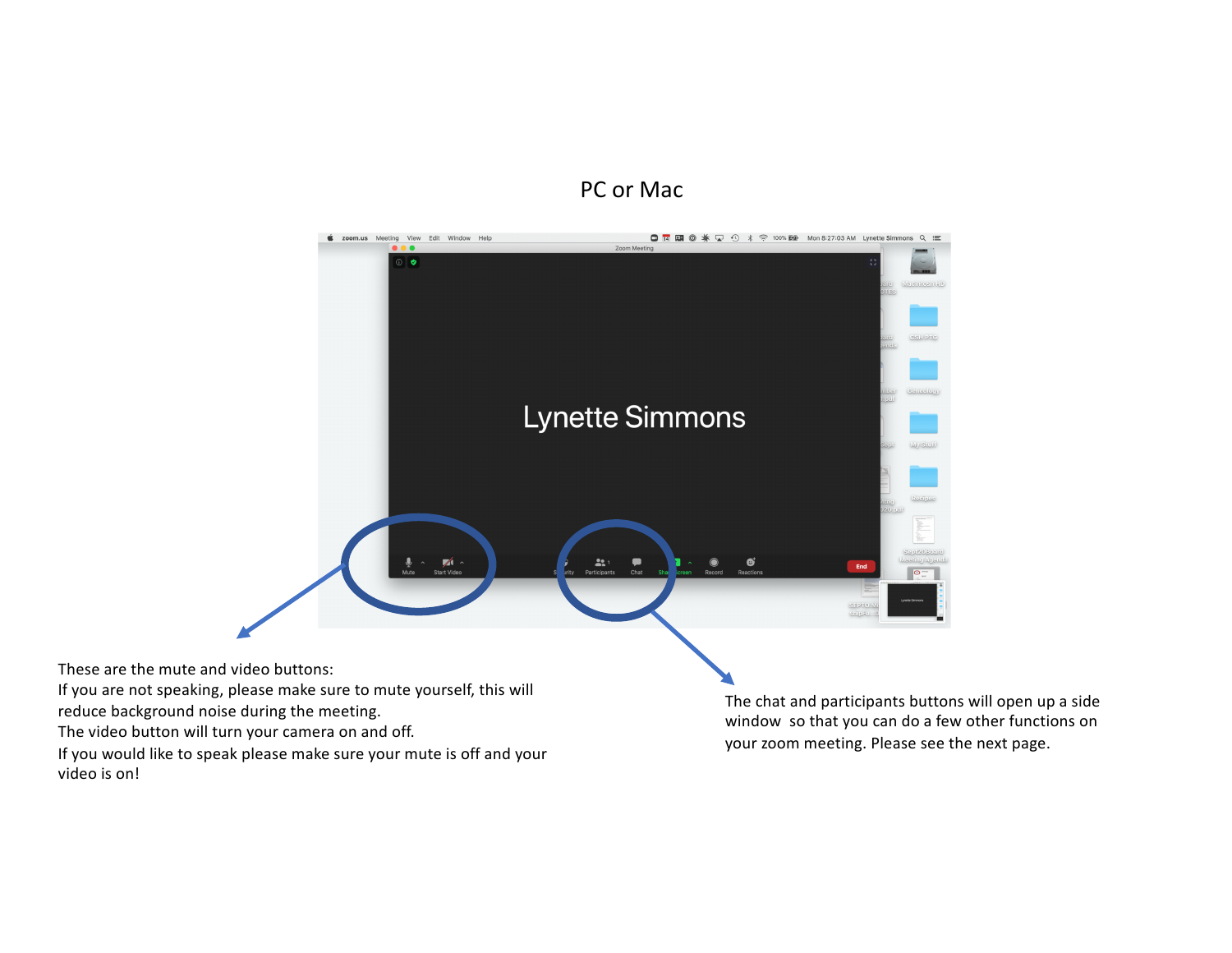

Participants will be found here, you will be on the top. If you would like to 'raise your hand' to ask a question please select the raise hand button (circled). This will alert the host that you would like to speak. Remember to unmute and turn on your video.

If you prefer to use the chat to ask a question, that can be done here. You can ask a question to 'everyone' or select the person you want to chat with. Please note that questions asked via chat, are harder to track and can get lost if there is a lot of chatting.